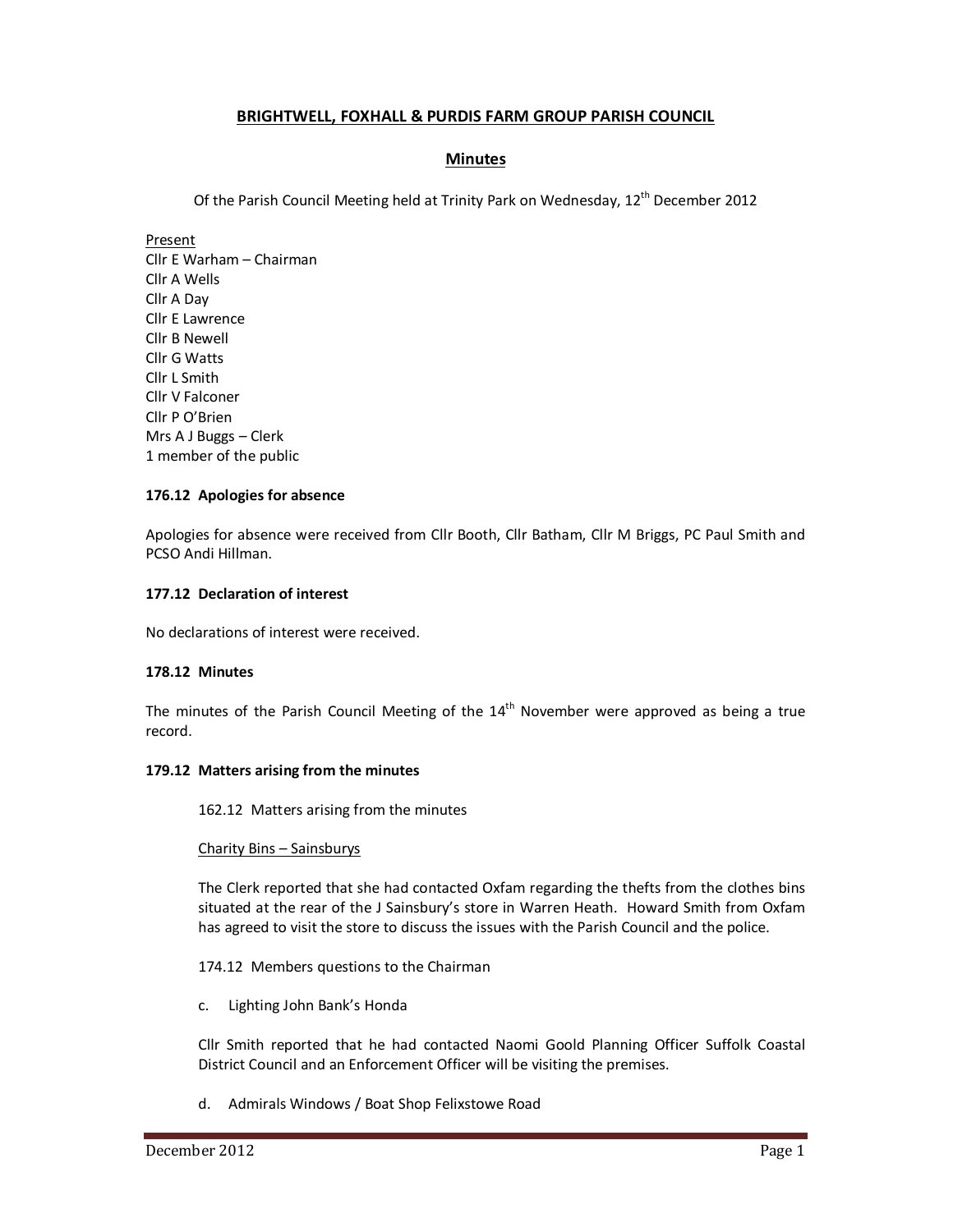The Clerk reported that she had written to Suffolk Coastal District Council Planning Department but had not received a reply. **Action: Clerk** 

### **180.12 The meeting was adjourned to receive reports from:**

• Suffolk Police – PC Paul Smith – written report.

# **Police Report 13th November – 9th December 2012**

Brightwell – No crimes reported for this period.

Foxhall – No crimes reported for this period.

### Purdis Farm

Essex Way 30<sup>th</sup> November 2012 – Overnight unknown offenders have stolen a wheelie bin from the rear garden of a residential property. Enquiries on-going. Sainsbury's Crimes

6 offences of theft from shop – all 6 detected.

 $22^{nd}$  November,  $2^{nd}$ ,  $3^{rd}$  and  $8^{th}$  December 2012 Sainsbury's Car Park – Overnight on the above dates two different offenders have stolen clothing from the Oxfam charity bin located in the car park. Enquiries on-going for all of the above crimes.

It was agreed that the Clerk should write to PC Paul Smith requesting details of the statistics of the speed traps which are placed on Felixstowe Road Foxhall. **Action: Clerk** 

• Cllr P O'Brien – Suffolk Coastal District Council / Suffolk County Council – written report

## **Suffolk County Council Report December 2012**

### Update on Fire Service

Suffolk residents are being asked their views in relation to the county's Fire and Rescue Service and it closer working relationship with Cambridgeshire & Peterborough Fire Service. This could lead to a full merger and present the best means by which back-office and senior management costs are reduced.

This follows the successful merger of the two authorities' fire control centres last year. The consultation runs until the middle of January 2013 and its results will form a major part of the final business case, to be debated by both Suffolk and Cambridgeshire Full Councils in the New Year.

### Felixstowe Academy is on its Way

The planned Academy in Felixstowe has been given the green light – with work now able to start on the development.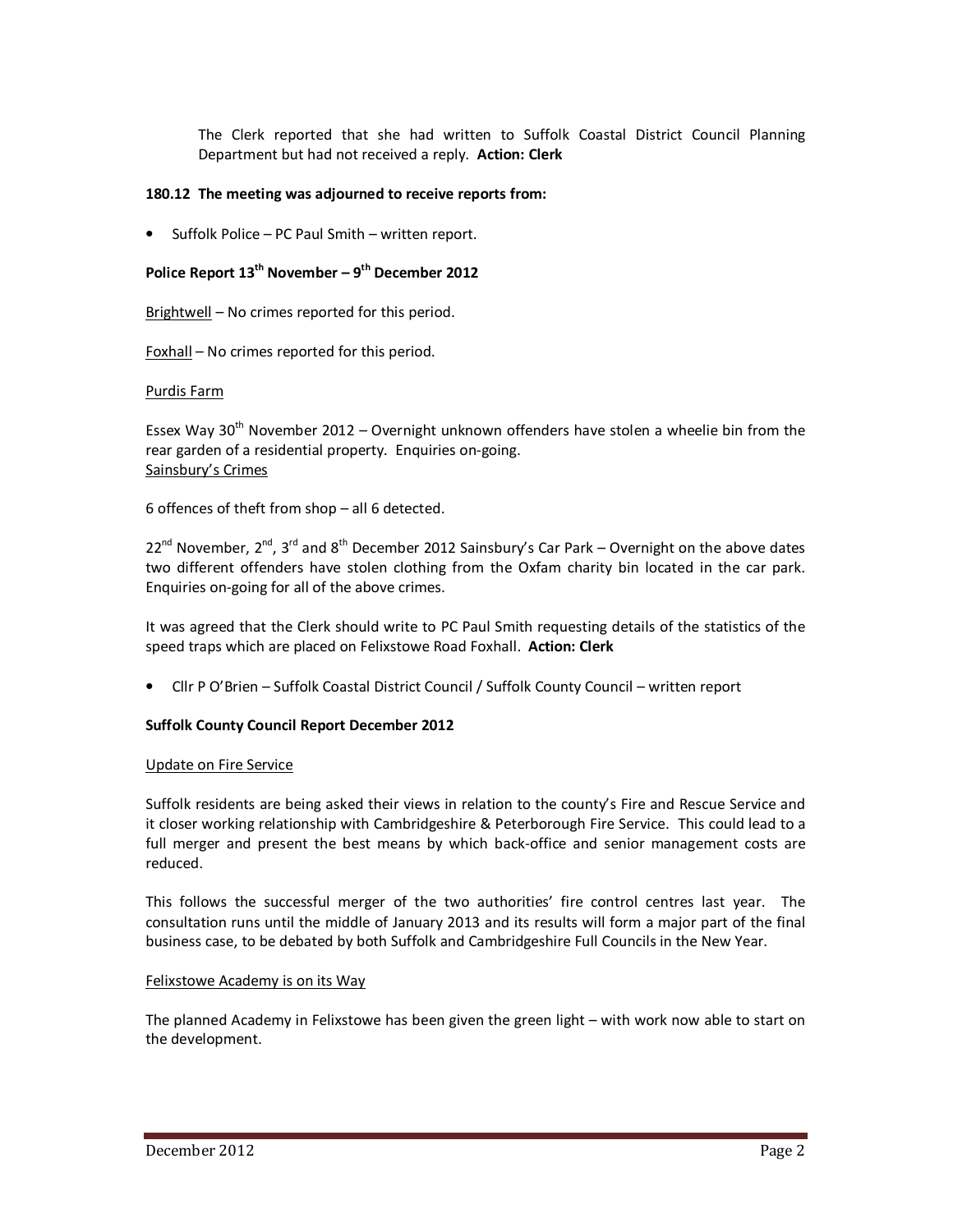The county council has completed the necessary land registration and exchange legal contracts with the building contractors, Balfour Beatty. The new academy will make a significant contribution to the educational opportunities in Felixstowe.

The Academy will feature, a science 'super lab', indoor and outdoor sports facilities, specialist art, photography, graphics, technology and music facilities. Completion of the Academy is expected by Easter 2014.

### Proposal for generating heat as part of Suffolk's energy from waste project

A £30 million project to build two commercial greenhouses for growing tomatoes as part of the energy from waste project has been put together by SITA (a resource and recycling company), in conjunction with local farmers.

It has always been intended that the Energy from Waste facility should produce heat as well as electricity, to be used locally to ensure that the maximum, environmental benefit from Suffolk's leftover waste. This new proposal could create up to 180 jobs and produce 7,500 tonnes of tomatoes for sale both locally and to supermarket chains. A meeting has already been held with near neighbours and further consultation, with the local community, is planned. If the project is confirmed, the greenhouses could be built and in operation by December 2014, when the energyfrom-waste facility is due to open.

The county's new energy-from-waste facility is a key component in SCC's drive to make Suffolk the greenest county. When up and running, it will turn the county's non-recyclable waste into electricity and as demonstrated by this proposal, heat, to be used locally in Suffolk. At the same time, it will save the county around £350 million over the next 25 years.

### Police and Crime Scrutiny Panel

I have been elected as Chairman of the Police & Crime Scrutiny Panel. Tim Passmore has been elected Police Commissioner and the remit of the Panel is to both challenge and support the Commissioner.

• Cllr V Falconer – Suffolk Coastal District Council – verbal report.

### **The meeting was re-convened.**

### **181.12 Clerk's Report**

The Clerk's report had previously been circulated and it was agreed that some of the items should be discussed as per the agenda.

### Grit Heaps / Bins

The licences for the six grit bins to be located in Purdis Farm and Foxhall have now been received from Suffolk County Council.

### Budget Setting 2013/2014

Additional information has been received from Suffolk Association of Local Councils which has been distributed to councillors however we have not received a definite answer on the possible impact on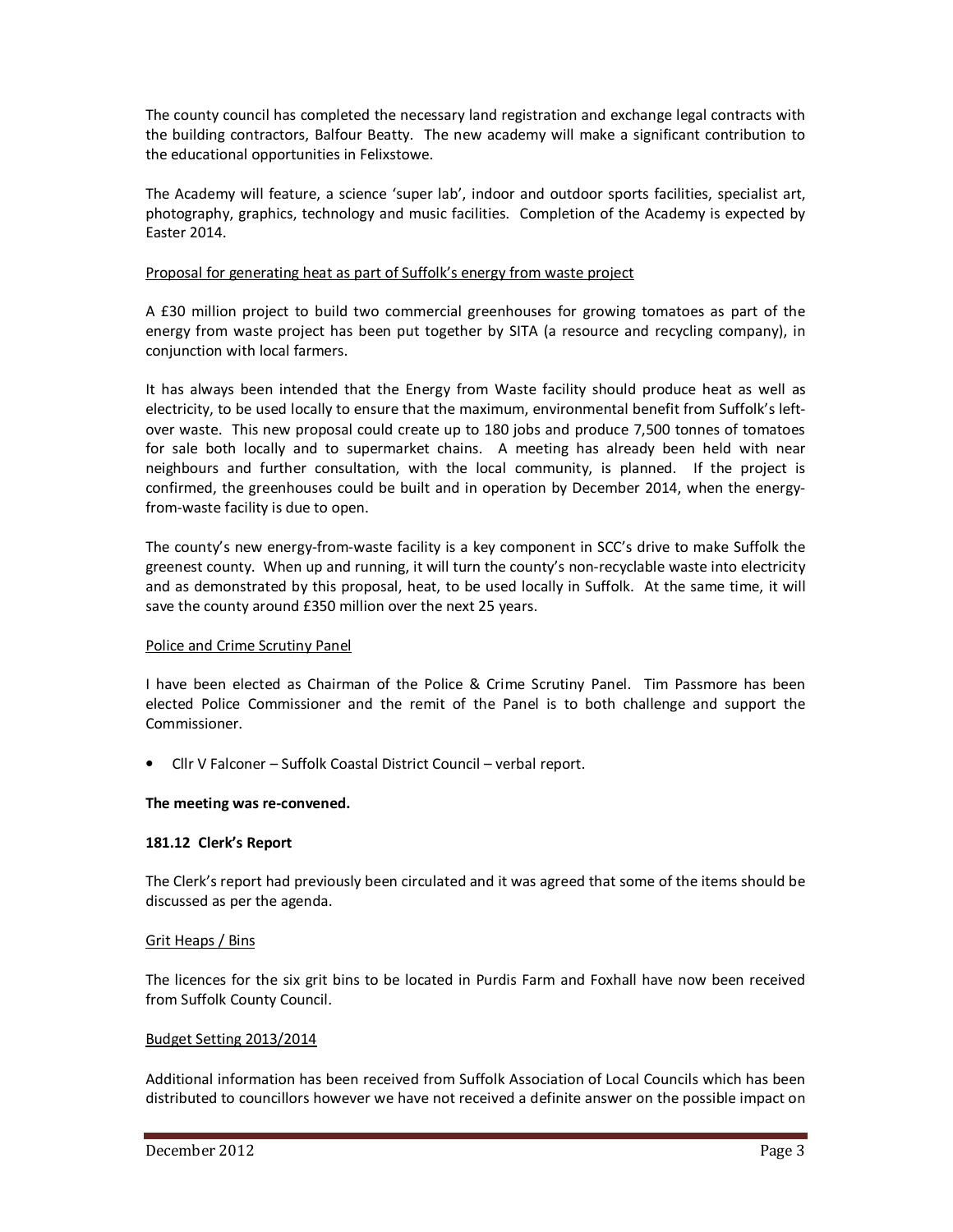parish councils on the changes to the council tax. Suffolk Association of Local Councils are advising that grants will be given to district councils to compensate parish and town councils in their area for the amount equivalent to the additional sum that household will be charged owing to the changes. This grant is discretionary and we are advised to contact the district council and ask how they are intending to process the grant over to the council.

## Traffic Regulation Order for the A1156 Felixstow Road (service roads near to the Shepherd & Dog)

Aaron Gordon Suffolk County Council has advised that they have received objections to the proposal and therefore need to write a report for the Rights of Way Committee. This report will include the recent TRO amendment made by the Parish Council and the proposal will now be No Waiting 8.00 am – 6.00 pm Monday to Friday except for Public Holidays. The Committee considers both rights of way and traffic management proposals that are contested. The Committee's recommendations are then reported to the Portfolio Holder, Councillor Guy McGregor, for the Council's final decision on the proposals. The date of the committee meeting will be the  $16<sup>th</sup>$  January 2013. The meeting agenda can be found at the appropriate time (normally 5 days before the meeting) on the SCC website on the following link together with the procedure for those wishing to speak at the meeting.

## http://www.suffolk.gov.uk/your-council/decision-making/committees/rights-of-way-committee/

### Paws on Patrol

Paws on Patrol is an initiative by police in local areas. It is described as a Safer Neighbourhood Watch Scheme for dog owners. The idea behind Paws on Petrol is that dog owners in general will be out with their dogs most days and therefore are far more likely to witness crime, anti-social behaviour or anything suspicious in their areas. This initiative has already been launched in Rushmere and Kesgrave and PC Paul Smith will be liaising with the officer in Kesgrave with a view do holding an event in the New Year to promote in Purdis Farm.

## Thefts from Sainsbury's Charity Donation Bins

I contacted Oxfam Head Office and have been corresponding with Howard Smith Customer Service who will be visiting the store in the near future. I have suggested that it might be beneficial if a councillor is available to meet with Howard.

### **182.12 Paws on Patrol**

See Item 181.12 Clerk's Report.

## **183.12 Planning**

The Clerk reported that a letter had been received from Artisan Planning & Property Services who are acting for their clients Foskers, stating that they were proposing to submit a Planning Application for the proposed change of use from B1 (a) offices to B8 (warehousing and distribution storage and distribution of fruit and vegetables and associated food items) including minor alterations to existing buildings at Units 6, 7 and 8 (Block Two) Mansfield Park, Felixstowe Road, Foxhall. The purpose of the letter was to inform the Parish Council that the application was being submitted and that either they or Foskers would supply any additional information which is not in the submitted application.

The Parish Council noted the contents of the letter.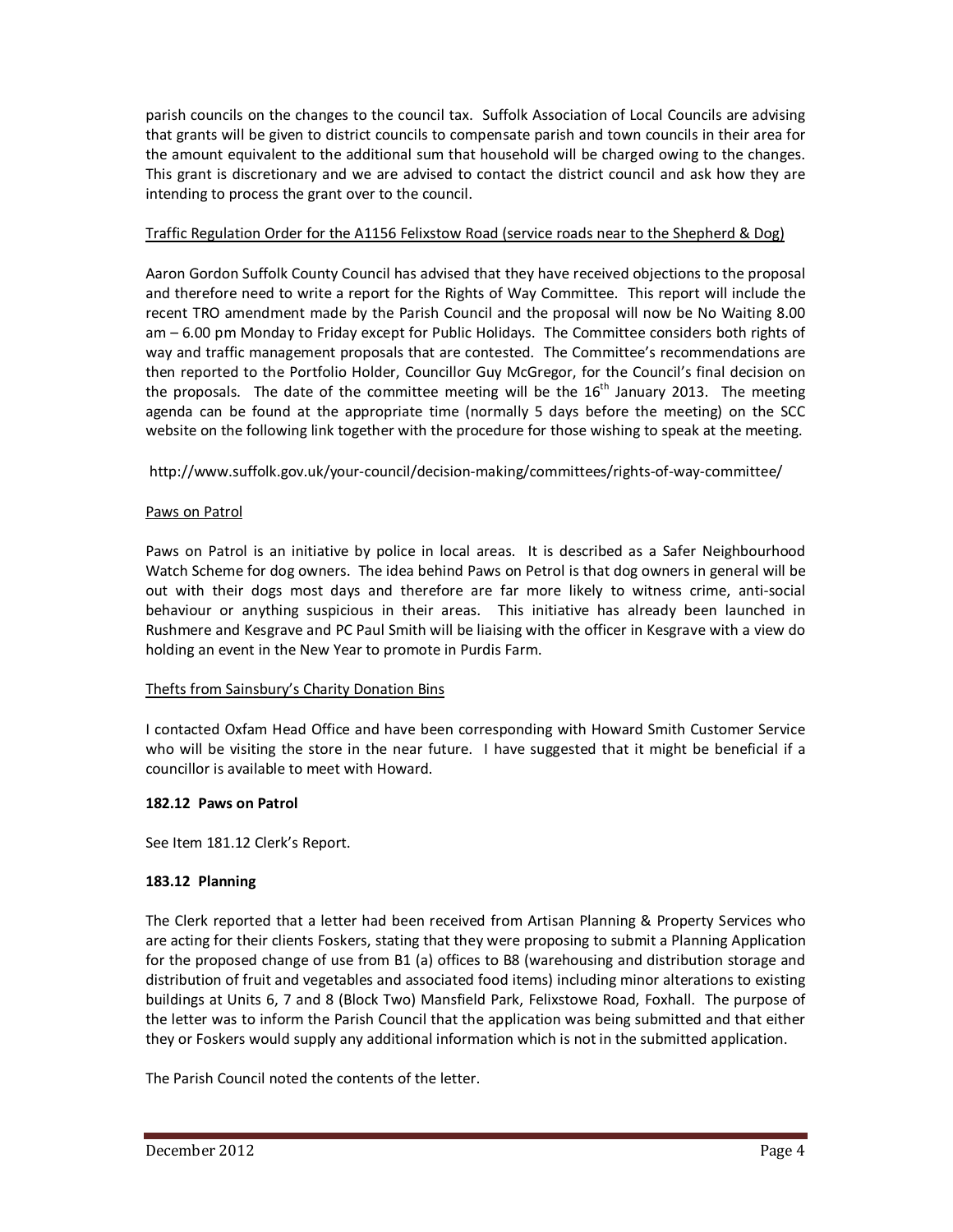### **184.12 Jubilee Tree**

Cllr Smith reported that he had been in contact with Peter Ross Open Spaces to discuss suitable sites for planting a specimen tree and the Murrills Road play area west side appeared to be the most suitable site. Cllr Smith said that the area is managed by Suffolk Coastal Services and he had emailed the manager detailing the proposal and is awaiting a reply. Cllr Smith said that he would set up a meeting with Suffolk Coastal Services to discuss the type and size of tree to be planted. **Action: Cllr Smith** 

### **185.12 Parish Plan**

Cllr Day outlined the current situation with regard to the Parish Plan. He reported that it was felt that there was too much information to include in the plan and suggested a group session to go through each area of the plan and agree the most important aspects. Cllr Day also suggested that a Summary Document should be developed which would be delivered to each household in the parish. It is anticipated that the plan would be completed by the end of March 2013.

Cllr Day asked the Parish Council for approval to:

- 1. Arrange a meeting at Trinity Park to discuss each area of the plan.
- 2. Arrange for a person to be commissioned to review the content, page layout and proof read the document. Approximate cost £1,300.
- 3. Arrange for the printing of the documents at an approximate cost of £470.00.

Cllr Warham proposed, seconded Cllr Smith that the Parish Council gives approval for the above items – agreed. **Action: Cllr Day**

### **186.12 Locality Budget 2012/2013**

The Clerk reported that she had received confirmation that the Locality Budget for the grit bins of £1,500 would be received within the next two weeks. The outstanding £500 for the parish trees would be received once confirmation had been sent to Suffolk County Council that the trees were going to be purchased.

The licences to place the six grit bins have been received from Suffolk County Council Highways Department.

It was agreed that the following bins should be purchased:

4 Nestor 400 Grit Bins (green) with ground fixing kits to be placed in Woodrush Road 2 Nestor 400 Grit Bins (yellow) with ground fixing kits to be placed in Foxhall

Cllr Warham proposed, seconded Cllr Wells that the above items are purchased – agreed.

Cllr Smith reported that trees were available free of charge on the internet which might be suitable to be planted between Admirals Windows and the Trinity Park roundabout on the Admirals Windows side of the road. Cllr Smith stated that he would investigate further and report back to the next Parish Council Meeting.

## **Action: Clerk / Cllr Smith**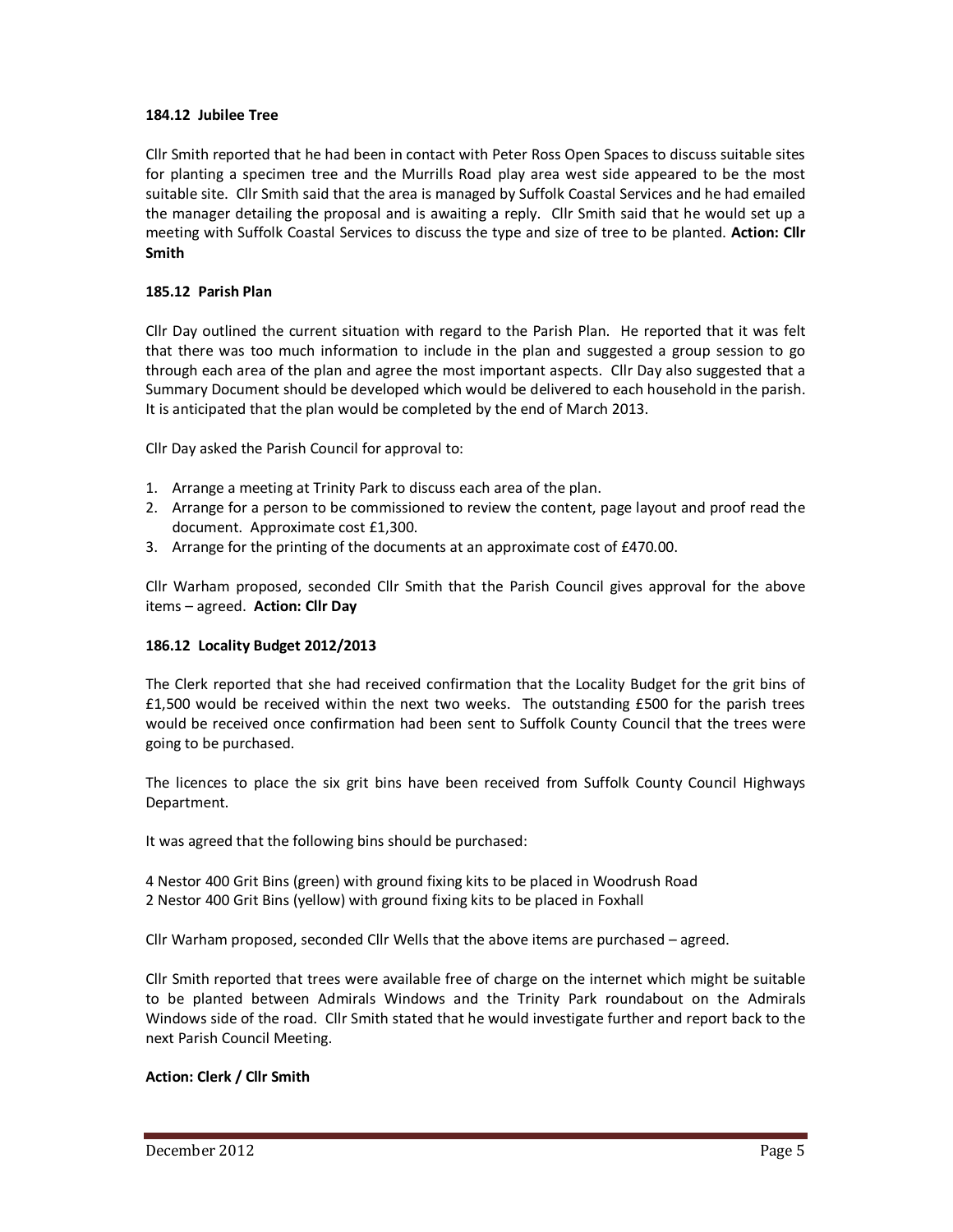### **187.12 Advisory Communication About Revision to Waldringfield Quarry TCPA Order Proposal**

The Clerk reported that she had received an email from the Clerk to Waldringfield Parish Council regarding the revision of footpaths No 9 and 10 in Brightwell to bridle paths. Waldringfield are requesting that Brightwell, Foxhall & Purdis Farm Group Parish Council take the lead and gather evidence. Cllr Newell stated that she had stated at the last footpath meeting that the footpaths were not used by the Brightwell residents therefore the Parish Council could only support and submit the application and any work involved would be the responsibility of Waldringfield Parish Council.

Following discussion it was agreed that Cllr Smith should confirm with Peter Bradfield Suffolk County Council the process for applying for change from footpath to bridle way status. **Action: Clerk / Cllr Smith** 

### **188.12 Future Plans for Parish**

Cllr Newell reported that she was concerned about the congestion at the Sainsburys / Felixstowe Road roundabout.

Following discussion it was agreed that letters should be sent to David Chenery Suffolk County Council and Guy McGregor the Portfolio Holder for Road and Transport requesting that they urgently re-assess the traffic flow caused by the development of Waitrose and John Lewis plus the further future development. **Action: Clerk** 

### **189.12 Finance**

Income None

| Expenditure                                                         |         |
|---------------------------------------------------------------------|---------|
| Clerk's Salary and Expenses November 2012                           | £250.30 |
| Suffolk Association of Local Councils Local Administration Handbook | £60.00  |

Cllr Wells proposed, seconded Cllr Warham that the above expenditure is approved – agreed.

### **Action: Clerk**

### **190.12 Correspondence**

a. Cllr Warham reported that she had received a letter from Therese Coffey MP concerning the proposal by EDF to create two park and ride sites, intended for construction staff, near the A12. It is proposing to construct a lorry park on the A14 near Ipswich at either the Seven Hills junction or next to the existing Orwell Crossing Lorry Park.

### **191.12 Meetings attended by councillors/clerk**

None

### **192.12 Members questions to the Chairman**